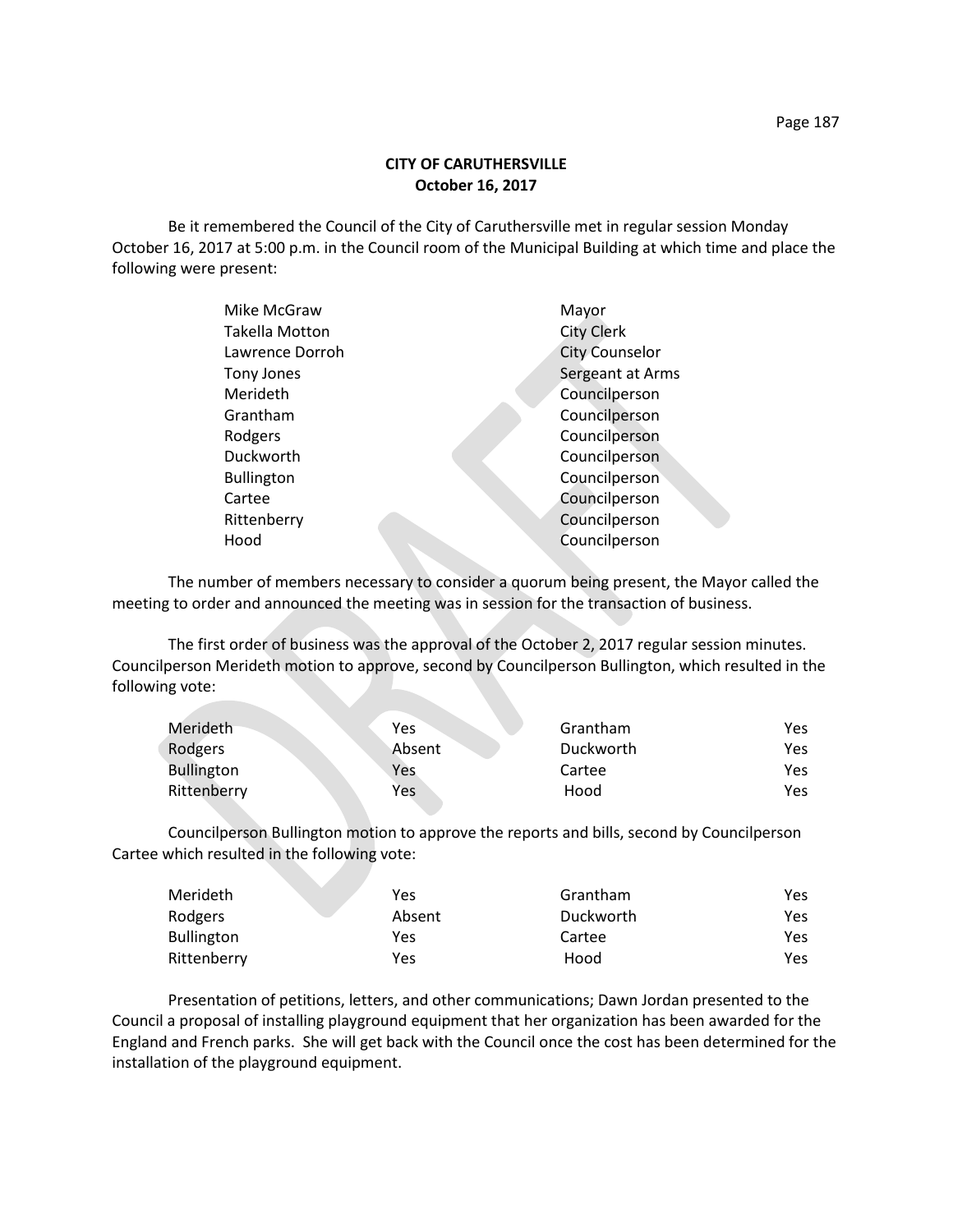## Page 188

Unfinished business; Councilperson Cartee made motion for \$137, 200 to be procured from the Sales Tax Capital Improvement fund for the Marlar project, second by Councilperson Duckworth, which resulted in the following vote:

| Merideth          | Yes | Grantham  | Yes  |
|-------------------|-----|-----------|------|
| Rodgers           | Yes | Duckworth | Yes. |
| <b>Bullington</b> | Yes | Cartee    | Yes. |
| Rittenberry       | Yes | Hood      | Yes. |

Mayor's report; Jim Rosen of PACE Properties spoke with the President of Goodwill Inc. of Missouri, but they're not interested at this time with the property. The DRA grant was approved for \$25,000 for the Exchange building, in which only 16 were awarded. Mayor McGraw will be attending the rate hearing in February to voice opposition of the \$9.51 per month increase proposed by Liberty Utilities. Brantley Lane was surveyed and the lines were marked with flags. Edward Reeves continue to work on McCoy's Salvage through the court system. The Carnell property scheduled hearing will be towards the end of the month. Bid opening is October 24, 2017 at 2:00 p.m. for the Marlar project. Terry Rushing will be working on clearing some of the alleys. Mayor McGraw recommended the reappointment of Thomas Guest to the Parks and Recreation board. Councilperson Bullington motion for approval, second by Councilperson Grantham, which resulted in the following vote:

| Merideth    | No  | Grantham  | Yes     |
|-------------|-----|-----------|---------|
| Rodgers     | Yes | Duckworth | No      |
| Bullington  | Yes | Cartee    | Yes     |
| Rittenberry | Yes | Hood      | Abstain |

The Mayor has requested that the Street and Alley committee submit recommendations for the placement of the 10 LED lights donated by Ameren. Ameren will be installing the one light on Shady Lane and on South Ward.

Chief Tony Jones reported that the two escaped inmates at the County jail were spotted on camera going north of the levee. One was charged with kidnapping and the other with two counts of first degree murder. Chief Jones asked the community to be vigilant and not to hesitate to call if they suspect anything. Councilperson Bullington stated that the school would be on total lockdown until the inmates are captured.

Fire report; there was one fire call from October 14, 2017 through October 16, 2017 on County Road 362, which was a result of a gas leak in a valve. Councilperson Hood stated that the fire department had the opportunity to purchase a 1984 Ford fire ladder truck. The ladder truck is 50 feet, owned by the City of Dexter, purchase price \$20,000. There's a \$600 annual ladder testing fee, and \$1000 is budgeted for maintenance. If purchased the large hose would be left on the truck, which would cost \$6000 to purchase. There was discussion of the purchase of the truck being a good deal, the potential cost for upkeep, being cautious about budget spending, and a ladder truck being accessible within a 5 mile radius. Councilperson Hood motion for the purchase of the ladder truck, second by Councilperson Rittenberry, which resulted in the following vote: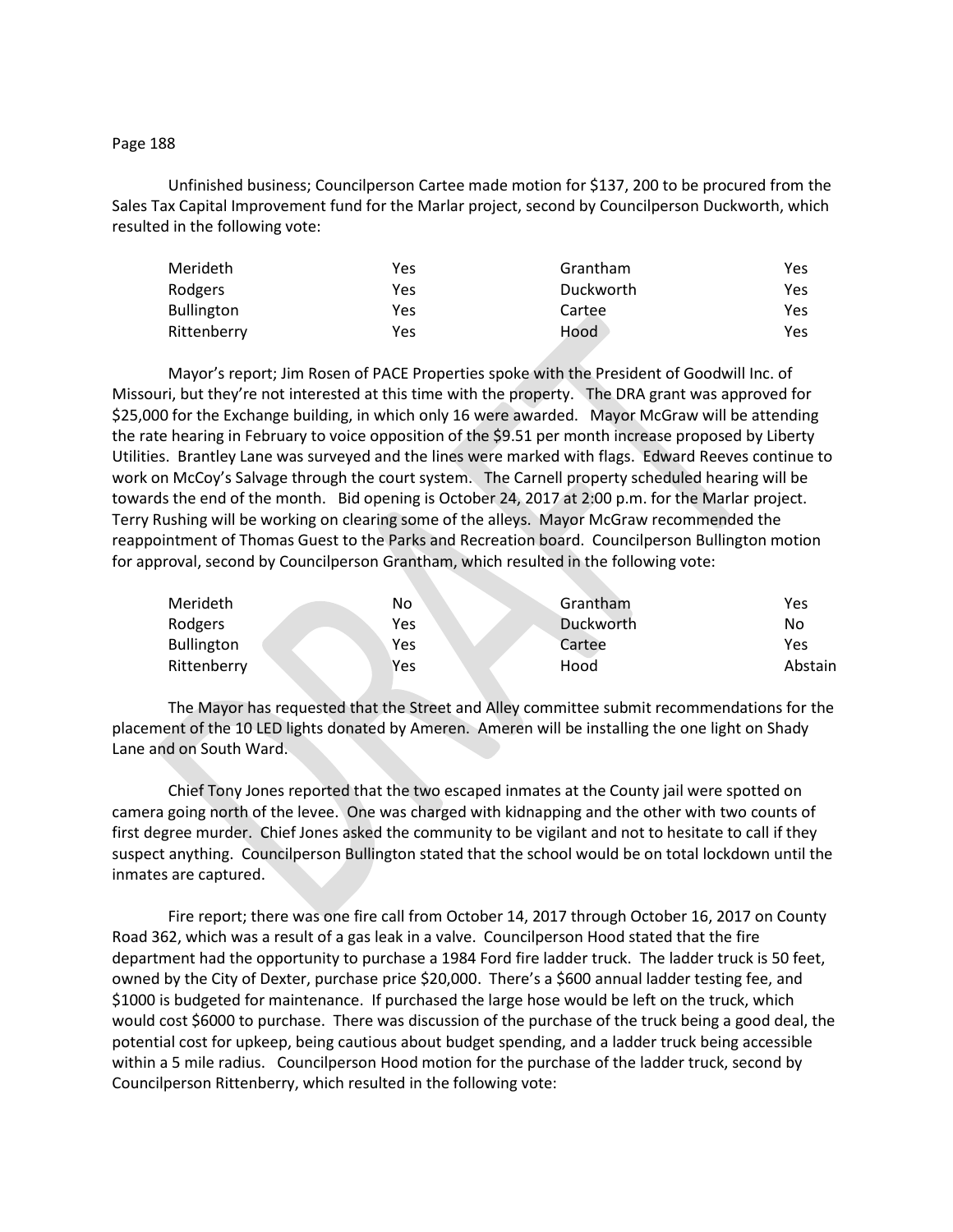| Merideth          | Abstain | Grantham  | No   |
|-------------------|---------|-----------|------|
| Rodgers           | Yes     | Duckworth | No   |
| <b>Bullington</b> | No      | Cartee    | No   |
| Rittenberry       | Yes     | Hood      | Yes. |

Terry Rushing reported on the day to day pick up of limbs and debris. The department demolished 3 structures within 8 days. They loaded four 30 yard construction dumpsters at the limb pile. The department had trees trimmed on  $3<sup>rd</sup>$  and Ralph Clayton Road, and several trees were cut down in the curve of DAEOC Road. Assistance was given to Water & Sewer at 16<sup>th</sup> and Edwards, and assistance with the chili cook off. Information was updated for the base aircraft required for federal funding. One electrical inspection was done and there are 7 building permits to be issued.

Code Enforcement; Sonya Fuller reported sending out 10 letters, and 3 were abated. If a couple of the properties aren't abated a citation will be issued.

Cemetery board; there was a meeting October 12, 2017 and discussion was as follows. A family member of William Clyde Sellers requested that his military marker be repaired or replaced, and the board agreed that it was the family's responsibility. P.G. Maners resignation was accepted effective January 1, 2018. Mayor McGraw will prepare a request for bids for someone to dig graves. Going forward the only time a pauper grave can be requested is by the coroner, and the board will make the decision as to whether or not to grant the request. Councilperson Bullington asked if the corrected minutes were done or available. Melissa McClain stated that the minutes had been corrected, and they would be provided for the next meeting. Ms. McClain stated the biggest concern for the board was the inability of the City having its own records for the location of graves. The mapping of the graves would cost \$13,000 for the software and there's a modest annual fee for maintenance. The board is asking the City to consider purchasing the software, so that the City could have its own records. The board would still apply for grants, but January 1, 2018 is fast approaching. The system that the City has supplies the name, plat, block, lot, and grave number, but not the actual location in the cemetery. Councilperson Cartee requested that more companies be looked into, and there was discussion as to whether or not anyone had actually asked H. S. Smith for the records. Councilperson Cartee motion to table until there are further findings, second by Councilperson Merideth, which resulted in the following vote:

| Merideth          | Yes | Grantham  | Yes |
|-------------------|-----|-----------|-----|
| Rodgers           | Yes | Duckworth | Yes |
| <b>Bullington</b> | Yes | Cartee    | Yes |
| Rittenberry       | Yes | Hood      | Yes |

Park & Recreation; Wesley Deer reported starting October 30, 2017 there will be aquatics aerobics on Mondays and Thursdays from 7:00 a.m. to 8:00 a.m. The cost is \$2.00 extra for daily admissions and \$15.00 extra for monthly admissions. Kickball signups are ongoing, and there have been 20 to 25 signups already.

Teresa Tidwell reported that the air conditioning is working great at the Library, but the heat exchanger on one of the units has rust holes, unattended it could cause carbon monoxide poisoning. The Library was awarded a grant for I pads, which will be taken out to local daycares, and used for the